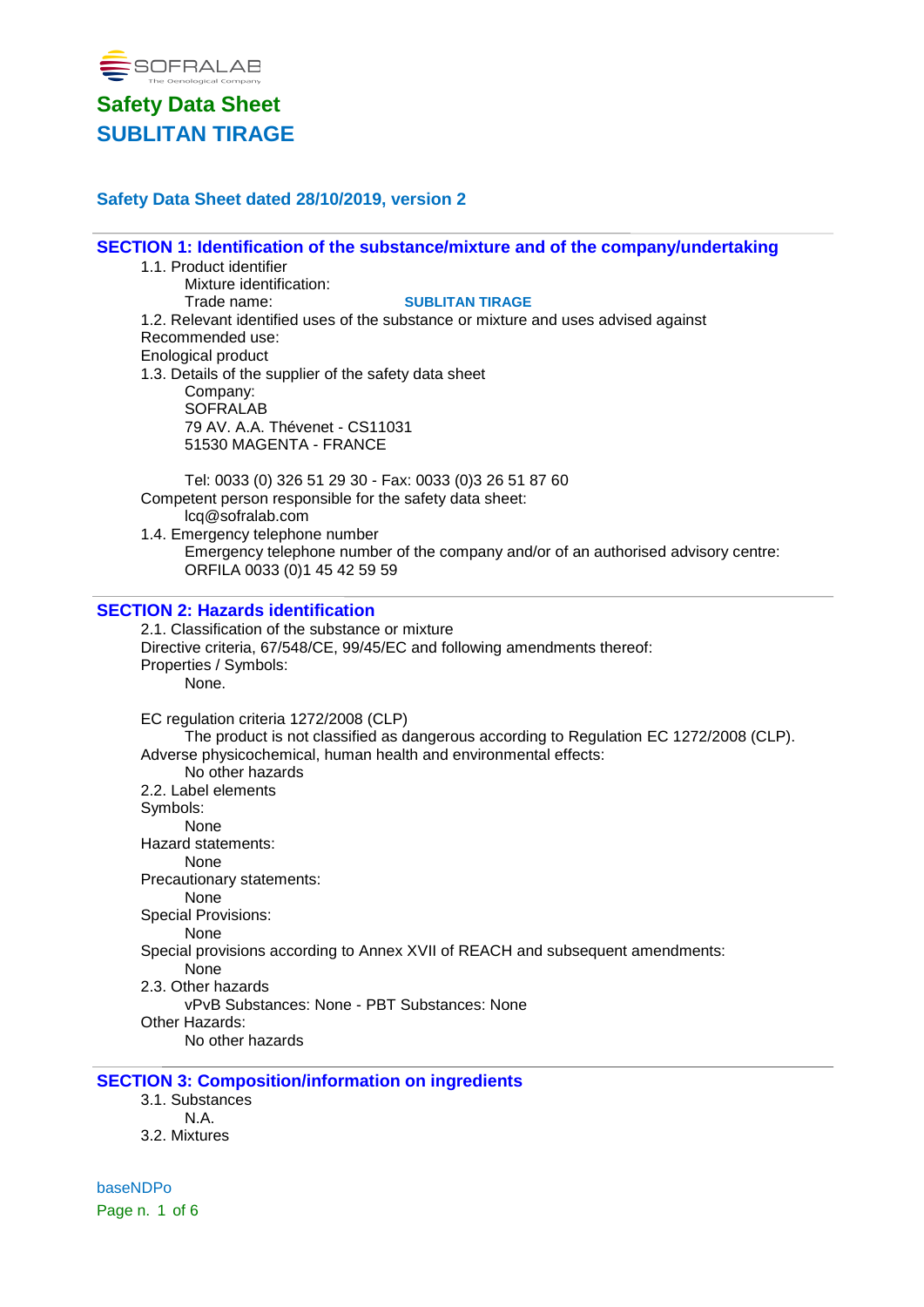

Hazardous components within the meaning of EEC directive 67/548 and CLP regulation and related classification:

None

#### **SECTION 4: First aid measures**

4.1. Description of first aid measures

In case of skin contact:

Wash with plenty of water and soap.

In case of eyes contact:

In case of contact with eyes, rinse immediately with plenty of water and seek medical advice. In case of Ingestion:

Do not under any circumstances induce vomiting. OBTAIN A MEDICAL EXAMINATION IMMEDIATELY.

In case of Inhalation:

Remove casualty to fresh air and keep warm and at rest.

- 4.2. Most important symptoms and effects, both acute and delayed None
- 4.3. Indication of any immediate medical attention and special treatment needed Treatment:

None

#### **SECTION 5: Firefighting measures**

- 5.1. Extinguishing media
	- Suitable extinguishing media: Water. Carbon dioxide (CO2).

Extinguishing media which must not be used for safety reasons: None in particular.

- 5.2. Special hazards arising from the substance or mixture Do not inhale explosion and combustion gases. Burning produces heavy smoke.
- 5.3. Advice for firefighters Use suitable breathing apparatus .

Collect contaminated fire extinguishing water separately. This must not be discharged into drains.

Move undamaged containers from immediate hazard area if it can be done safely.

### **SECTION 6: Accidental release measures**

- 6.1. Personal precautions, protective equipment and emergency procedures Wear personal protection equipment.
	- Remove persons to safety.

See protective measures under point 7 and 8.

6.2. Environmental precautions

Do not allow to enter into soil/subsoil. Do not allow to enter into surface water or drains. Retain contaminated washing water and dispose it.

In case of gas escape or of entry into waterways, soil or drains, inform the responsible authorities.

- Suitable material for taking up: absorbing material, organic, sand
- 6.3. Methods and material for containment and cleaning up
	- Wash with plenty of water.
- 6.4. Reference to other sections See also section 8 and 13

baseNDPo Page n. 2 of 6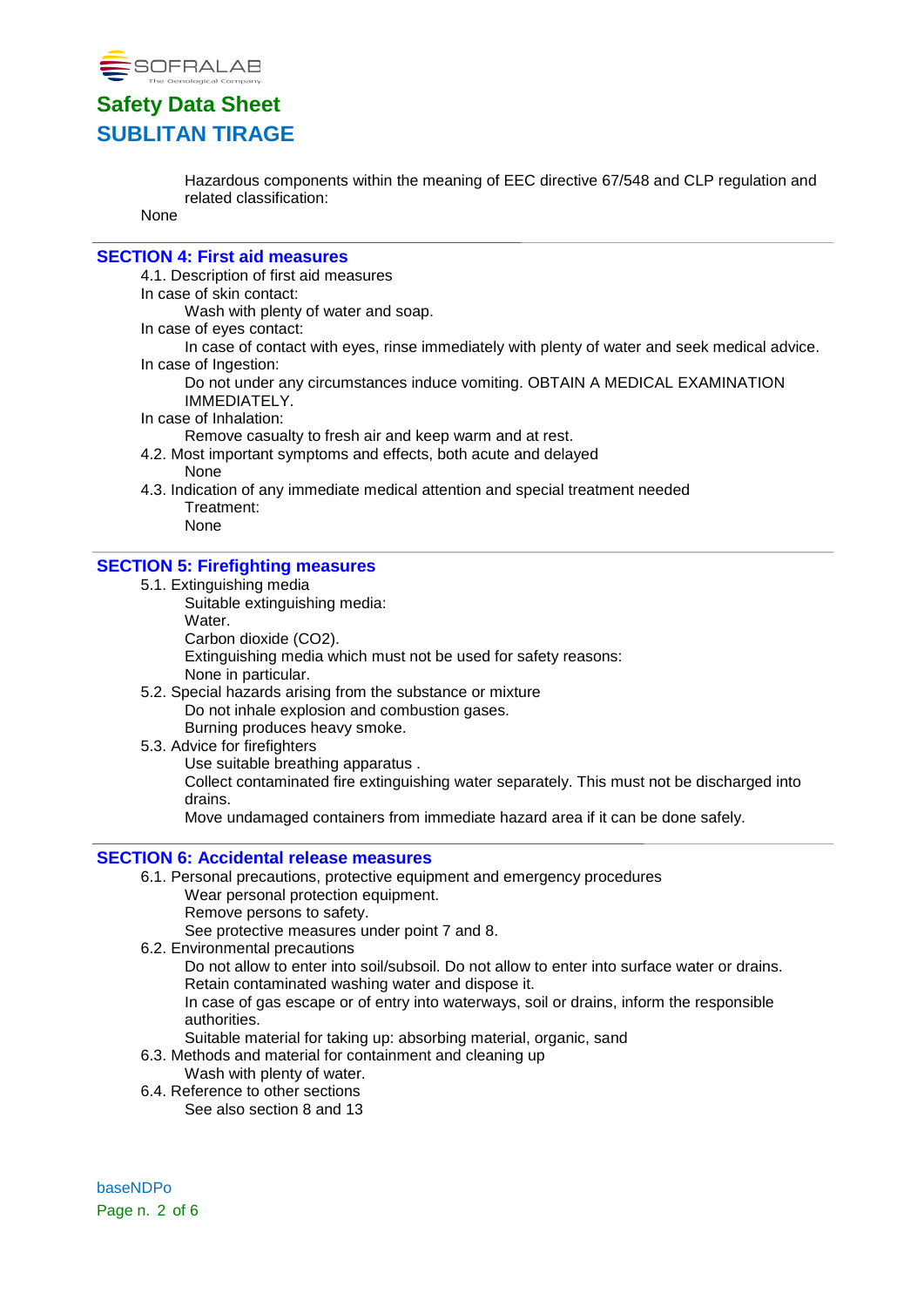

| <b>SECTION 7: Handling and storage</b>                                       |
|------------------------------------------------------------------------------|
| 7.1. Precautions for safe handling                                           |
| Avoid contact with skin and eyes, inhaltion of vapours and mists.            |
| Do not eat or drink while working.                                           |
| See also section 8 for recommended protective equipment.                     |
| 7.2. Conditions for safe storage, including any incompatibilities            |
| Keep away from food, drink and feed.                                         |
| Incompatible materials:                                                      |
| None in particular.                                                          |
| Instructions as regards storage premises:                                    |
| Adequately ventilated premises.                                              |
| 7.3. Specific end use(s)                                                     |
| None in particular                                                           |
| <b>SECTION 8: Exposure controls/personal protection</b>                      |
| 8.1. Control parameters                                                      |
| No occupational exposure limit available                                     |
| <b>DNEL Exposure Limit Values</b>                                            |
| N.A.                                                                         |
| <b>PNEC Exposure Limit Values</b>                                            |
| N.A.                                                                         |
| 8.2. Exposure controls                                                       |
| Eye protection:                                                              |
| Not needed for normal use. Anyway, operate according good working practices. |
| Protection for skin:                                                         |
| No special precaution must be adopted for normal use.                        |
| Protection for hands:                                                        |
| Not needed for normal use.                                                   |
| Respiratory protection:                                                      |
| Not needed for normal use.                                                   |
| <b>Thermal Hazards:</b>                                                      |
| <b>None</b>                                                                  |
| Environmental exposure controls:                                             |
| None                                                                         |
| Appropriate engineering controls:                                            |
| None                                                                         |
| <b>SECTION 9: Physical and chemical properties</b>                           |
| 9.1. Information on basic physical and chemical properties                   |
|                                                                              |

| <u>INTOITIGEOIT ON DASIG PHYSICAL AND CHENICAL PROPERTIES</u> |              |
|---------------------------------------------------------------|--------------|
| Appearance and colour:                                        | Beige powder |
| Odour:                                                        | Yeast        |
| Odour threshold:                                              | N.A.         |
| pH:                                                           | N.A.         |
| Melting point / freezing point:                               | N.A.         |
| Initial boiling point and boiling range: N.A.                 |              |
| Solid/gas flammability:                                       | N.A.         |
| Upper/lower flammability or explosive limits:                 | N.A.         |
| Vapour density:                                               | N.A.         |
| Flash point:                                                  | N.A.         |
| Evaporation rate:                                             | N.A.         |
| Vapour pressure:                                              | N.A.         |
| Relative density:                                             | N.A.         |
| Solubility in water:                                          | N.A.         |
| Solubility in oil:                                            | N.A.         |
|                                                               |              |

baseNDPo Page n. 3 of 6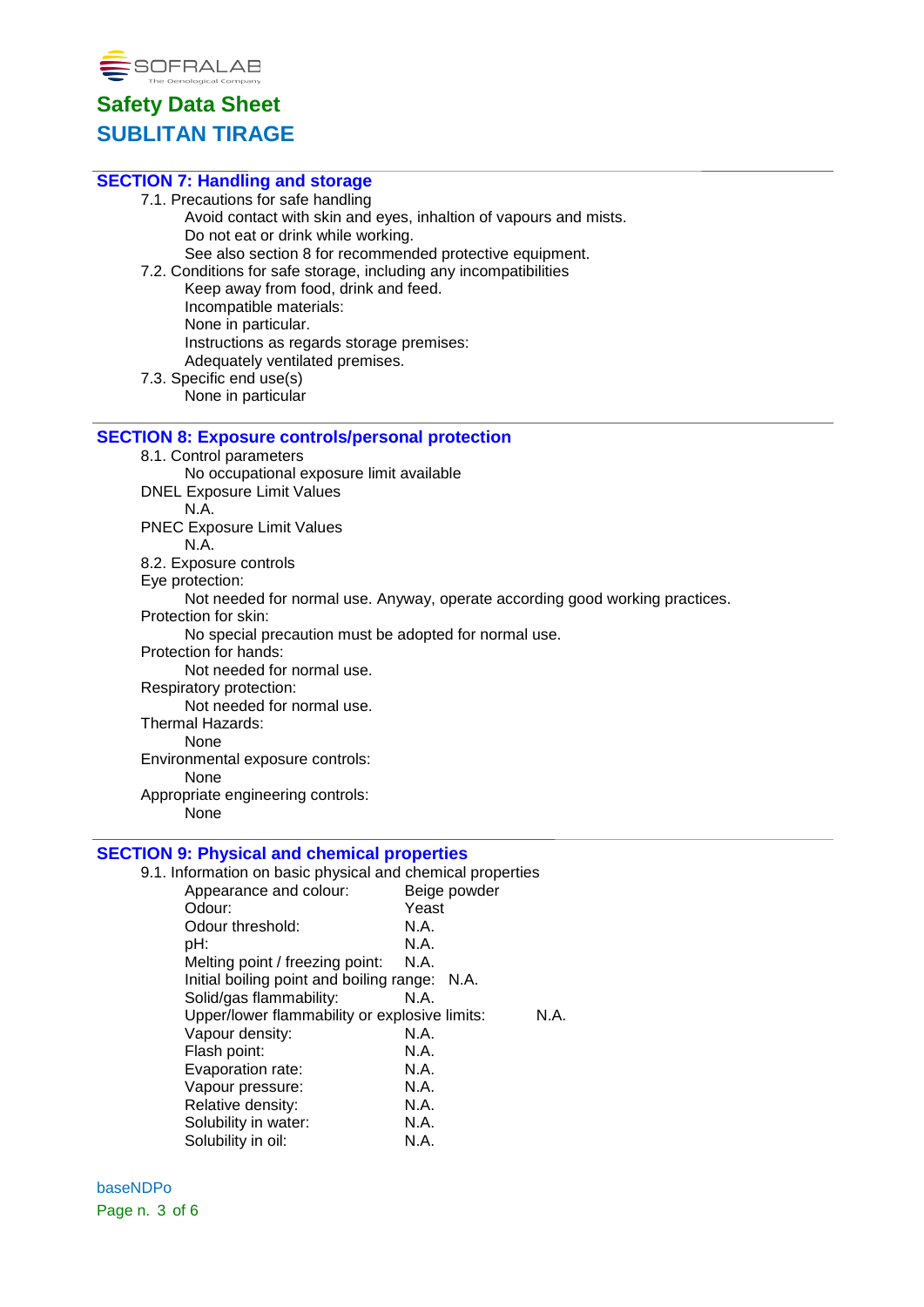

| Partition coefficient (n-octanol/water): N.A. |  |
|-----------------------------------------------|--|
| N.A.                                          |  |
| N.A.                                          |  |
| N.A.                                          |  |
| N.A.                                          |  |
| N.A.                                          |  |
|                                               |  |
| N.A.                                          |  |
| N.A.                                          |  |
| N.A.                                          |  |
| N.A.                                          |  |
|                                               |  |

## **SECTION 10: Stability and reactivity**

10.1. Reactivity

Stable under normal conditions

- 10.2. Chemical stability
	- Stable under normal conditions
- 10.3. Possibility of hazardous reactions None
- 10.4. Conditions to avoid Stable under normal conditions.
- 10.5. Incompatible materials None in particular.
- 10.6. Hazardous decomposition products None.

#### **SECTION 11: Toxicological information**

11.1. Information on toxicological effects

Toxicological information of the mixture:

N.A.

Toxicological information of the main substances found in the mixture:

N.A.

If not differently specified, the information required in Regulation 453/2010/EC listed below must be considered as N.A.:

a) acute toxicity;

b) skin corrosion/irritation;

c) serious eye damage/irritation;

- d) respiratory or skin sensitisation;
- e) germ cell mutagenicity;

f) carcinogenicity;

g) reproductive toxicity;

h) STOT-single exposure;

i) STOT-repeated exposure;

j) aspiration hazard.

## **SECTION 12: Ecological information**

#### 12.1. Toxicity

Adopt good working practices, so that the product is not released into the environment.

- 12.2. Persistence and degradability
	- N.A.
- 12.3. Bioaccumulative potential
	- N.A.
- 12.4. Mobility in soil

baseNDPo Page n. 4 of 6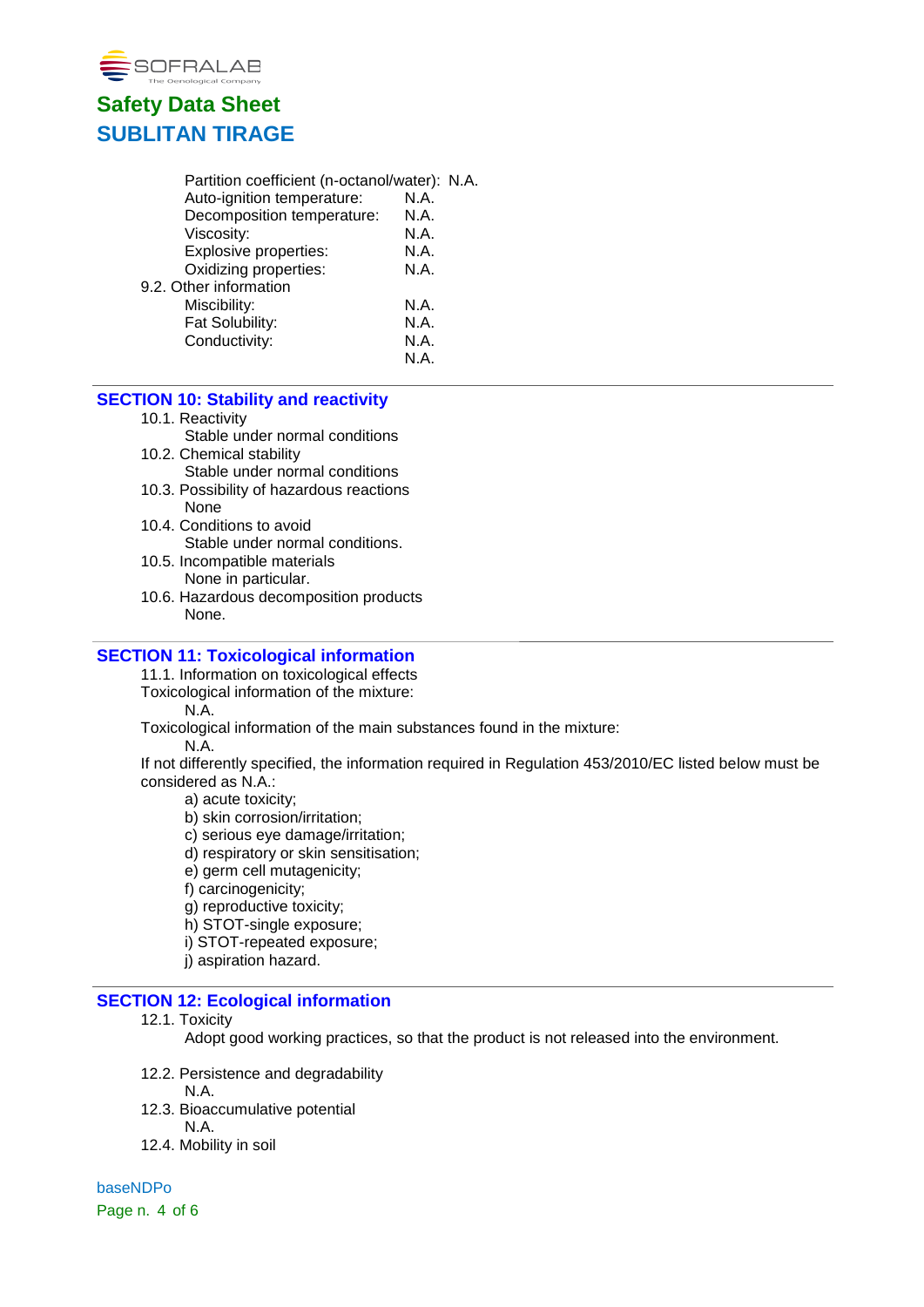

N.A.

- 12.5. Results of PBT and vPvB assessment vPvB Substances: None - PBT Substances: None
- 12.6. Other adverse effects None

## **SECTION 13: Disposal considerations**

13.1. Waste treatment methods Recover if possible. In so doing, comply with the local and national regulations currently in force.

### **SECTION 14: Transport information**

14.1. UN number

Not classified as dangerous in the meaning of transport regulations.

- 14.2. UN proper shipping name N.A.
- 14.3. Transport hazard class(es) N.A.
- 14.4. Packing group N.A.
- 14.5. Environmental hazards ADR-Enviromental Pollutant: N.A.<br>IMDG-Marine pollutant: N.A. IMDG-Marine pollutant:
- 14.6. Special precautions for user N.A.
- 14.7. Transport in bulk according to Annex II of MARPOL73/78 and the IBC Code N.A.

### **SECTION 15: Regulatory information**

15.1. Safety, health and environmental regulations/legislation specific for the substance or mixture Dir. 67/548/EEC (Classification, packaging and labelling of dangerous substances) Dir. 99/45/EC (Classification, packaging and labelling of dangerous preparations) Dir. 98/24/EC (Risks related to chemical agents at work) Dir. 2000/39/EC (Occupational exposure limit values) Dir. 2006/8/EC Regulation (EC) n. 1907/2006 (REACH) Regulation (EC) n. 1272/2008 (CLP) and amendments Restrictions related to the product or the substances contained according to Annex XVII Regulation (EC) 1907/2006 (REACH) and subsequent modifications: Restrictions related to the product: No restriction. Restrictions related to the substances contained: No restriction. Where applicable, refer to the following regulatory provisions : Directive 2003/105/CE ('Activities linked to risks of serious accidents') and subsequent amendments. Regulation (EC) nr 648/2004 (detergents). 1999/13/EC (VOC directive)

Provisions related to directives 82/501/EC(Seveso), 96/82/EC(Seveso II):

N.A.

15.2. Chemical safety assessment No

baseNDPo Page n. 5 of 6